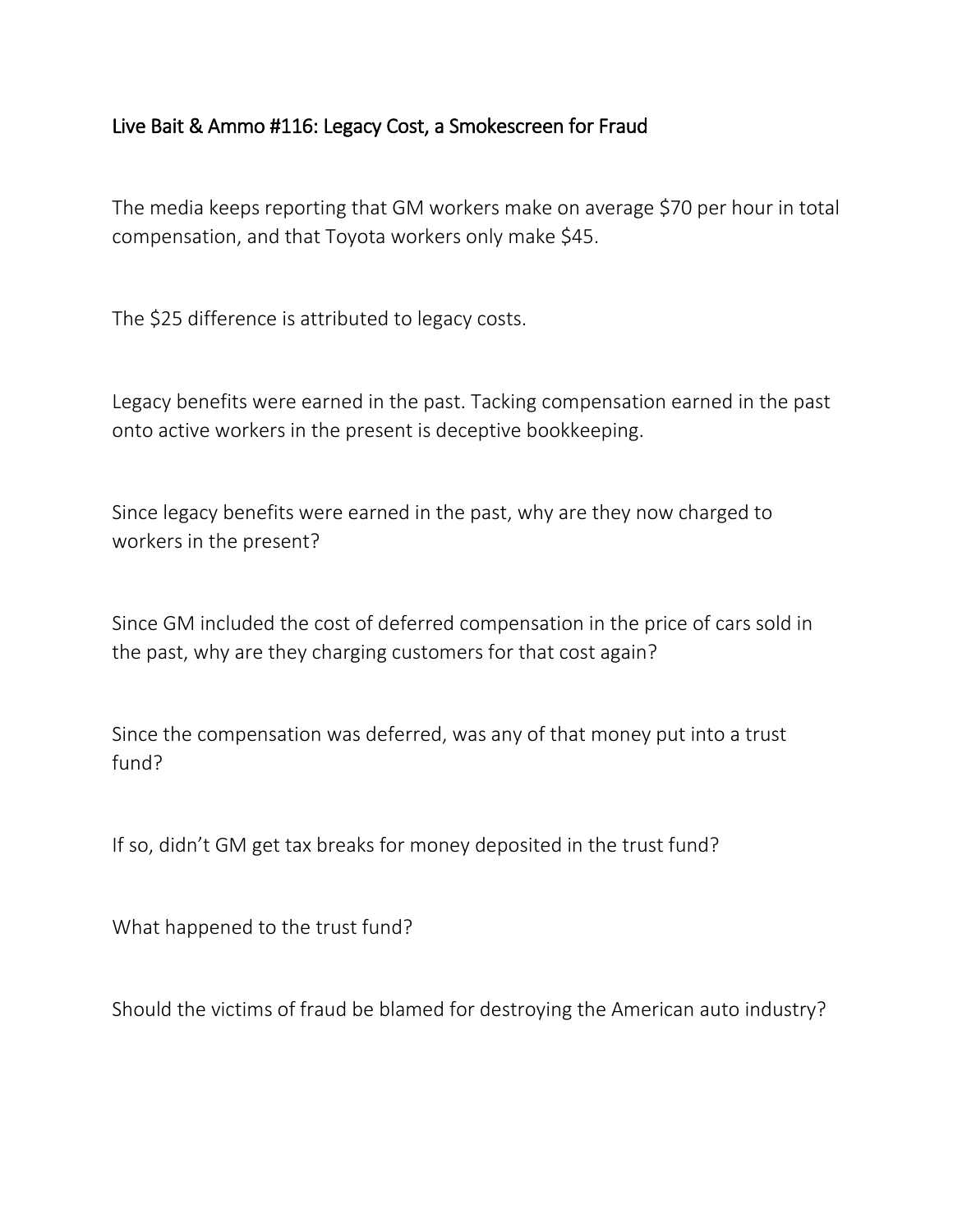Management, not labor, is responsible for legacy cost. Management, not labor, is over compensated in comparison to foreign competitors.

"In the fiscal year that ended in March 2007, Toyota's top 32 executives  $-$  a group that included CEO Katsuaki Watanabe — together pulled in \$7.8 million in bonuses on top of salaries of \$12.1 million. For the comparable period, one single GM exec, CEO Rick Wagoner, raked in \$10.2 million." [\[www.toomuchonline.org/tmweekly.html\]](http://www.toomuchonline.org/tmweekly.html)

In 2008 Wagoner got a \$5.3 million dollar raise.

Economist David Gordon in his book "Fat and Mean" said, "In the 1980s, by common measures, the proportion of managerial and administrative employment was more than three times as high in the United States as in Germany and Japan." Gordon points out that in the US we have a higher percentage of supervisors than Germany, Japan, and Sweden combined.

According to Gordon, 20% of the purchase price of every product made in the USA goes to supervisors and monitors, not including secretaries and assistants and bean counters. In other words, when you buy a \$20,000 vehicle, \$4,000 goes to pay for the burden of supervisors, managers, and executives whose sweatless efforts add no value to the product. Less than 10% of the purchase price can be attributed to assembly line workers.

Perhaps the biggest question is: Why doesn't Ron Gettelfinger, the President of the UAW, raise these issues?

Why doesn't he defend the reputation of his members?